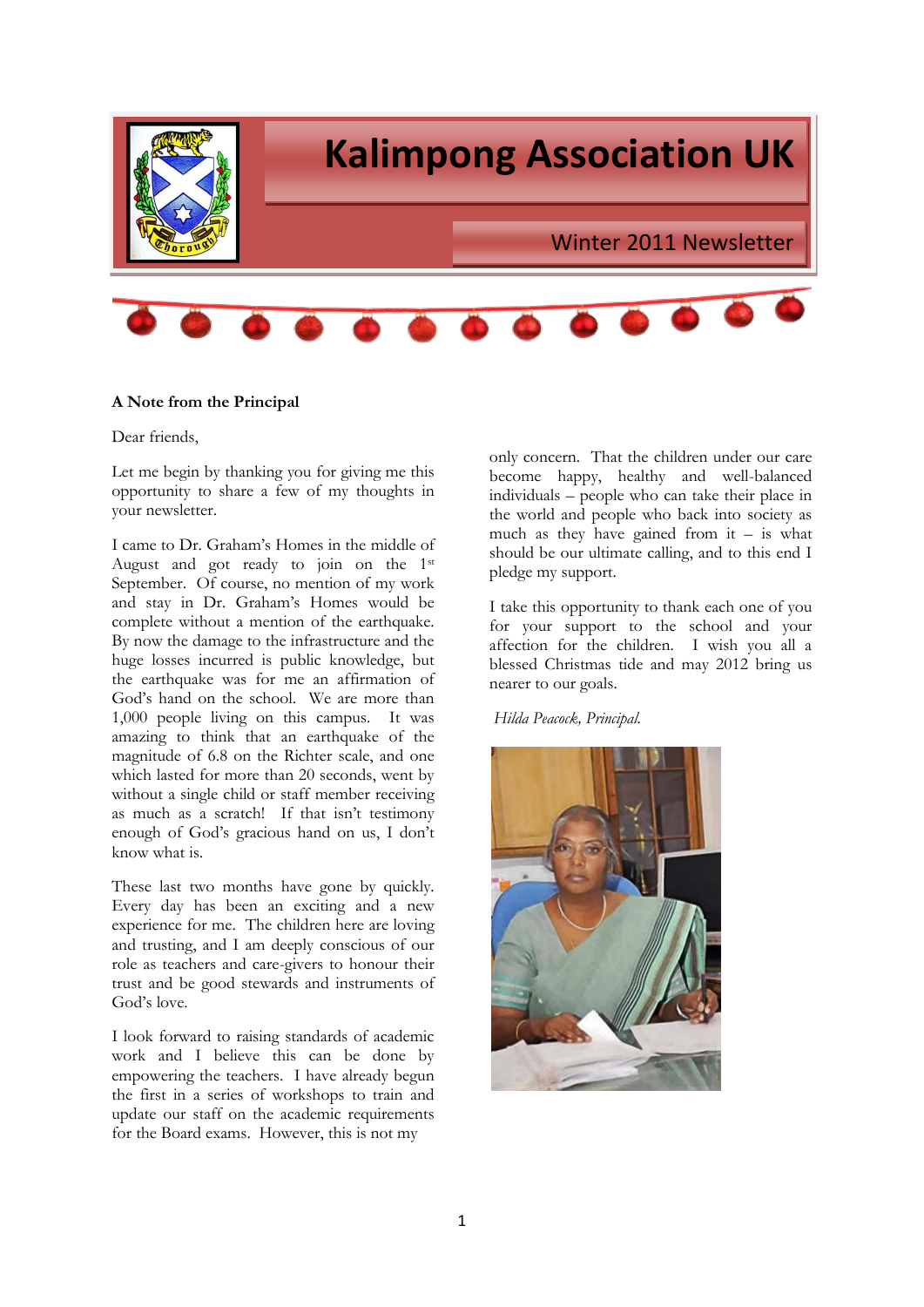## **Do we know what Christmas is truly all about?**

Doesn't Christmas sometimes just move you to tears? Despite all the activity of Christmas, as you and I reflect on the message of Christmas, wordless awe sometimes just wells up. What a wonderful story! We are loved! God, our Creator, the Supreme Lord of the Universe, humbles Himself to become one of us! A Babe is born and we can see the face of God! We stand in awesome silence! We kneel in humble gratitude! We want to hug the whole world! We decorate creation with lights! Being loved, our hearts overflow in generous love of others. Isn't this what gift-giving is all about? At times, our world is so embarrassed by being so loved by God that we try to ignore it. We pretend that it is too child-like, we relegate it to children. People want to make it just a celebration of winter and solstice. We know the truth because we are God's beloved children. As our hearts overflow in generosity, I ask you to help DGH. We can all help by making a difference in a child's life. There are still Anglo-Indians who are struggling to feed, clothe and educate their children. We need your help to sponsor the fortunate ones who are able to get into the school in 2012. When you are at home – warm, comfortable and safe – and your heart overflows in generosity, spare a thought for the ones less fortunate than yourselves. You, me we all can help make a difference in their lives. Please consider being a sponsor and try and be as generous as God, in whose image we are created. See the Babe in the manger reaching out to you, in the name of His brothers and sisters who are hurting because of poverty, hunger, violence, ignorance, and injustice. Yesterday is gone. Tomorrow has not yet come. We have only today. Let us begin. Any help you could give could be the difference that makes *all* the difference. I pray that this Christmas season be a time of deepening your awareness and embrace of God's unconditional and generous love. Let us kneel in humble gratitude. We ask ourselves today: is life worth living? The answer is only in loving and giving. For only love can make mankind. And kindness of heart brings peace of mind. Cherish the Lord's blessings this holiday season! May we be thankful for all we are blessed with!

Merry Christmas one and all.

*Margaretta Purtill [President]* 

## **111th Christmas at The Homes**

# **Jim Simpson – Chairman, UK Committee**

We who live at a far distance from Kalimpong are doubtless imagining just how awful things must be at The Homes just now in the aftermath of the earthquake that struck in the early evening of 18<sup>th</sup> September. How is everyone managing in what must be the most difficult of conditions in which to live and work? I have no on-the-spot knowledge to pass on, and indeed my last sight of The Homes was on a very wet monsoon-soaked morning at the end of September when we set off down the mountain, dodging landslips, on our journey back to an equally wet UK. At that time, damaged buildings – but happy children – were to be seen all around; but so too was the question "where do we go from here?" So what really is happening now?

Five members of UK Committee have travelled to India since that day, and all are telling of the great work that has been done to ensure that, whatever else, Dr. Graham's Homes remains in "business as usual" mode. To that end, all concerned on the ground made a colossal effort to achieve Phase 1 recovery target of putting in place individual bed, board, education, and leisure that for the children makes their school their home. It was essential that all of the children experienced normality on their return from the Puja holiday on  $11<sup>th</sup>$  October – and that their parents were equally reassured. Whatever else, it was vital that the memory of such a traumatic event was put as far towards the backs of young minds as possible. The leadership of our Chairman and the project management of the CEO have ensured that happened – and within a mere three weeks of the disaster!

Today, I understand from the visitors, that the four cottages that have been repaired so far – Woodburn and Elliott, Grant and Willingdon – together with the two new, temporary, dormitories and the seven temporary classrooms formed in the old Central Kitchen building all provide first class accommodation that is noticeably more comfortable, brighter, cleaner and welcoming than most of the old buildings have ever been recently. Same goes for Ahava, Wellesley House and the Computer Centre, all of which are providing transient accommodation for the girls. True, many of the boys are still doubled up in Centenary and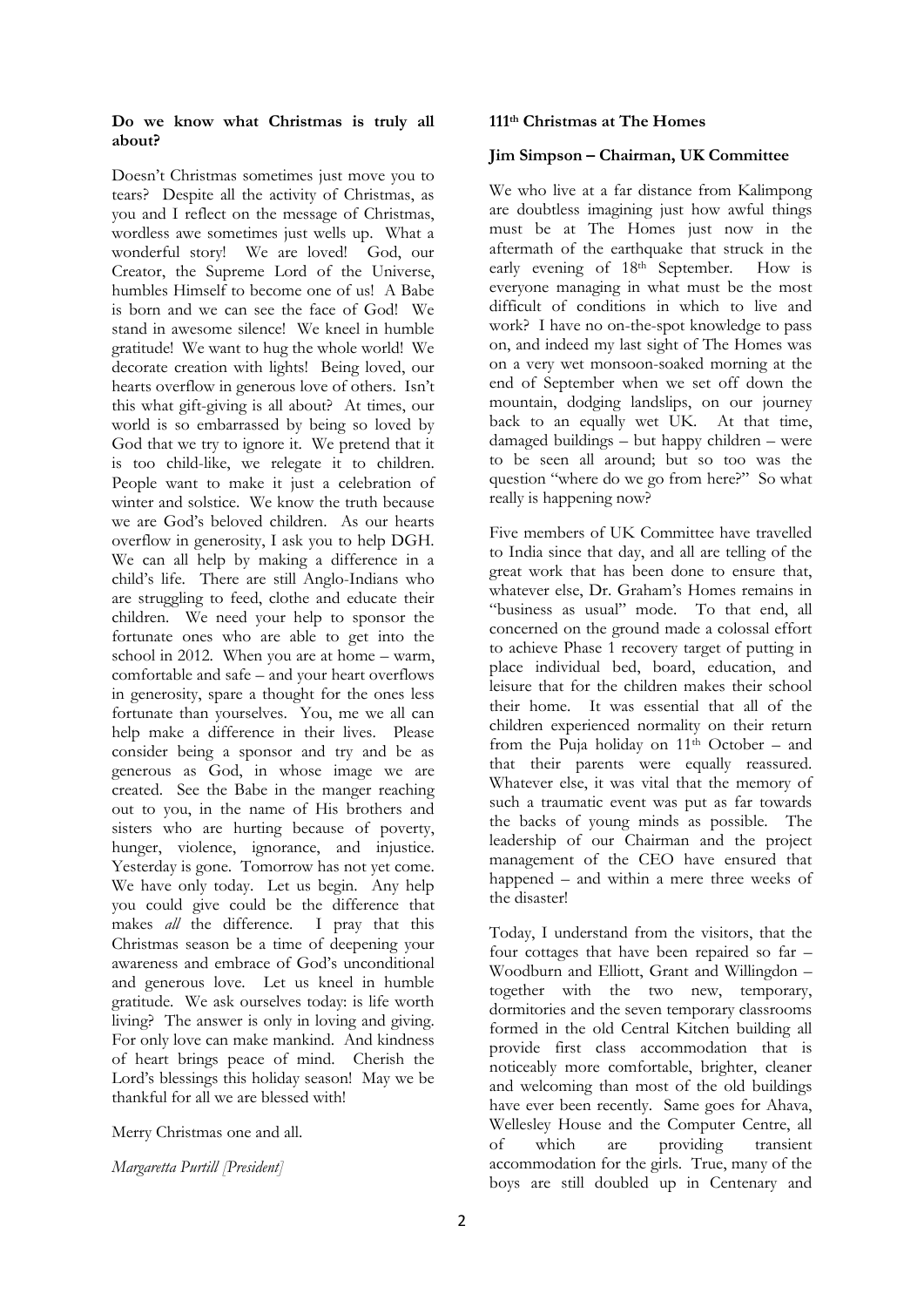$Murray - but no longer tripled up - but that too$ will soon be resolved as work continues under the Phase 2 programme that aims to put things even more back to normal, and indeed better than what used to be normal, by the time the new academic year begins on 13<sup>th</sup> February next year.

It is now becoming clear that the optimism of the earlier weeks which led us to forecast that all would be restored to former glories by about the end of 2012 was ill-founded, albeit sincerely so. Cash flow and construction issues will surely combine to extend that ideal programme considerably. However, rest assured that by the end of all these reconstruction works Dr. Graham's Homes will have been restored to something that is way beyond what was its former glory, I am sure.

I write this knowing that at this precise moment the end-of-year Candlelight Service and Leaving Ceremony is under way in the Katherine Graham Memorial Chapel. All of us can well imagine what is going through the minds of the Seniors as they step up for their leaving bibles. I am sure they will also turn their minds at some point in the evening to that extra miracle that they have witnessed in 2011 – that of seeing and experiencing their Homes surviving an earthquake without a single injury, or worse.

Truly the Homes is being looked after from above. Christmas is with us once again.

# **DGH Earthquake Appeal**

Dr. Graham's Homes is a school and home set up in 1900 for orphaned and abandoned Anglo-<br>Indian children in Kalimpong. Today the Indian children in Kalimpong. school caters for over 400 supported children and more than 1060 other children, where they are brought up to imbibe traditional and good values and receive a modern education. The uniqueness of Dr. Graham's Homes is that children of all age groups are housed together in cottages where they grow up as a family, with the older children looking after the younger ones. There are 22 large cottages at the Homes which house the children as well as a lot of other educational and administrative infrastructure and accommodation for residential staff spread over about 140 acres.

Since the school supports such a large number of supported children, its budget allows for no surplus, and it functions on a "non-profit" basis, and has in fact been eating into its limited reserves to keep the school going in an environment of increasing costs and rising wages.

Consequent to the earthquake which struck on Sunday 18<sup>th</sup> September, a total of 5 cottages have been very badly damaged, declared unsafe and advised by reputed structural engineers for major repairs/reconstruction, which may cost us between about Rs 50 to 60 lakhs each. 5 cottages, 5 educational and other buildings, and the Chapel have been badly damaged and will again require major repairs costing anything between Rs 20 to 30 lakhs each to repair. In addition, 5 cottages/buildings have suffered moderate damage and will require repairs which may cost us about Rs 10 lakhs each; there are also about 11 buildings which have suffered lesser damage and may require repairs up to between Rs 1 to 5 lakhs each. We have, therefore, been forced to shift children who were residing in the badly damaged cottages to other vacant accommodation, to tide us over the crisis. We have been constrained to deploy our available cash reserves to carry out emergency repairs/modifications to buildings to facilitate shifting, ensure the children's safety, and to try to re-open the school immediately after the Puja holidays so that their education is not disrupted.

However, to resolve the problem we are desperately in need of funds to restore and renovate the infrastructure to its original shape.

We appeal to you for any assistance you or your organisation could possibly offer to help us in our endeavours to restore Dr. Graham's Homes to their original condition.

In the interests of transparency and greater efficiency, a special account has been opened in IDBI Bank, Russel Street, Calcutta, for the purpose. The Dr. Graham's Homes Kalimpong Disaster Relief Fund, account number 001210400027578, will be managed and monitored at the highest level in the Board of Management. Donors are requested to donate directly into the account and to no other recipient.

Thanking you

Yours sincerely

*Lt. Gen. JR Mukherjee (Retd.)*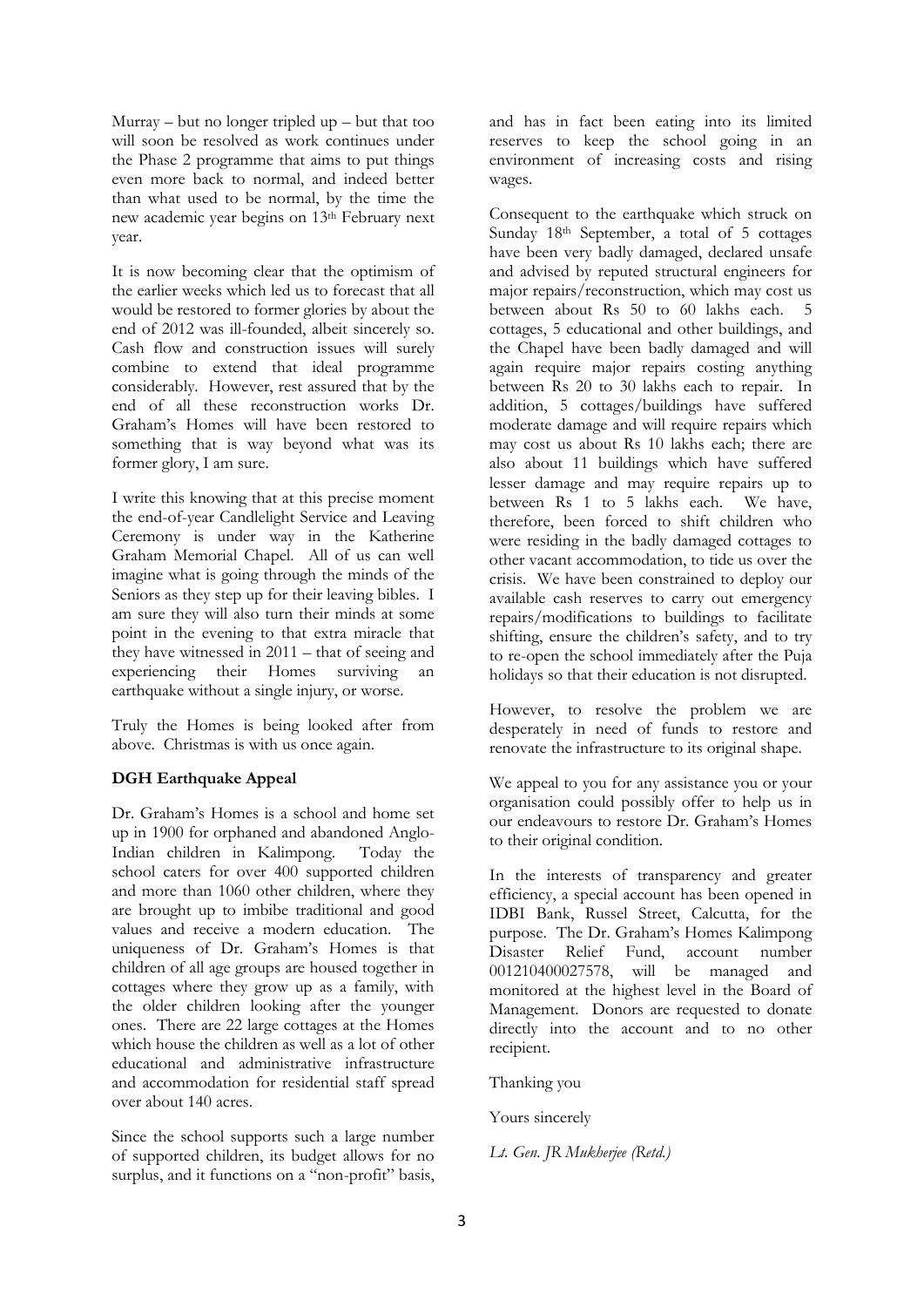| Forthcoming<br>event                                                                                                                                                    | <b>Forthcoming event</b>                                                                                                                                  |  |
|-------------------------------------------------------------------------------------------------------------------------------------------------------------------------|-----------------------------------------------------------------------------------------------------------------------------------------------------------|--|
| The Kalimpong<br>Association<br>(UK) Charitable<br>Trust<br>AGM<br>Donations of<br>items for the<br>Raffle                                                              | The Kalimpong<br>Association<br>(UK) Charitable Trust<br>112th<br><b>BIRTHDAY</b><br>CELEBRATION<br>Donations of items<br>for the Raffle<br>would be most |  |
| would be<br>most welcome                                                                                                                                                | welcome                                                                                                                                                   |  |
| Saturday 16th<br><b>June 2012</b>                                                                                                                                       | Saturday22nd<br>September 2012                                                                                                                            |  |
| The meeting<br>starts at<br>1.30 <sub>pm</sub><br>sharp<br>Methodist<br>Church<br>Hinde Street,<br>London W1<br>Doors open at<br>12.30pm<br>Tube: Bond<br><b>Street</b> | 1.30pm<br>Methodist Church<br>Hinde Street,<br>London W1<br>Doors open at<br>12.30pm<br><b>Tube: Bond Street</b>                                          |  |
| The hall MUST be vacated by 5pm                                                                                                                                         |                                                                                                                                                           |  |

### **Dinner/Dance – NSW Committee**

#### **DGH Earthquake Appeal**

#### **4 November 2011**

On September 18, the news reached us in Sydney that Kalimpong and the Homes had been struck by an earthquake. We could not imagine the carnage, the fear, the destruction and dislocation it would have caused. Our immediate emotions were sadness, isolation, empathy, and concern. What can we do? The Sydney NSW Committee knew that the OGBs in Sydney (we older lads and lasses) would have to rally and ring acclamation to dear Kalimpong in this hour of need.

We met at a pre-planned momo and thukpa fundraising 'Homes Birthday' lunch on the 25th September 2011. This is an annual event that brings all the OGBs together for a good old feed and reunion.

With our appetites satisfied after our tasty lunch, we all sat down to see a DVD presentation (put together by Alan Carey) – our Homes, with picturesque views of the hills and mountains, cottages and classrooms, and the memory of our dear staff and school friends spanning over 40 years. We all felt blessed and it was a time for celebration.

Suddenly, the mood changed while watching the presentation.

We saw pictures of damaged buildings and destruction caused by the earthquake. We also knew that it would have caused massive interruption to all the staff and students. Sadness and shock made way for a resolute response to find a way to raise funds to assist with restoration and repair.

The Sydney NSW Committee had only ever attempted small fundraisers in the past, but now we knew that we had to attempt something on a big and ambitious scale – something that had to be bold and daring. Apathy was not an option. This was going to be our one chance to dig deep as well as get the support of all OGBs.

The Anglo-Indian community in Sydney came to the forefront and supported our cause right to the successful end. With a large fundraising effort and a rapid response required, we agreed to the date of 4th November for a dinner/dance as the best option.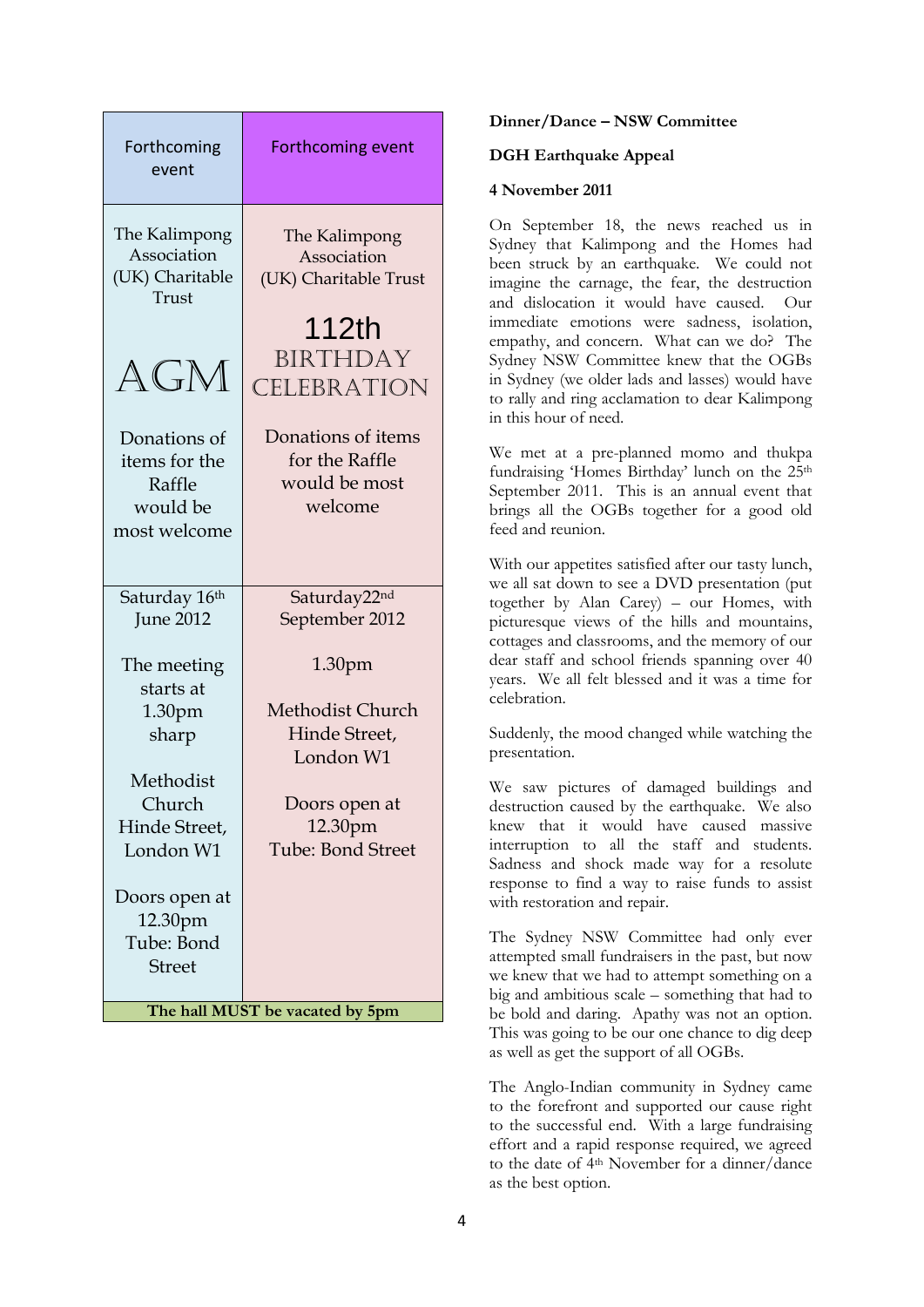Immediately, we swung into action, steadied into our starting blocks and instantly, the race had begun to organise and plan this major project. Logistically, this required much planning, resources, and communication. We needed a venue, plus invitation tickets were required to be printed and sent out. Pre-payment was also necessary before the event. A band suitable for dancing and a popular menu for the dinner was required. Donations for lucky door prizes and raffles, plus memorabilia to be auctioned were essential. Selling of raffle tickets also became a priority. Seating and setting up tables in the hall had to be organised. We would somehow need to be in constant communication regularly throughout the next five weeks via email.

A sense of disbelief overcame us as the evening finally came and the guests started to arrive. There was a somewhat quiet confidence and assurance that the night we had meticulously planned, would be enjoyable and successful. We warmly ushered in and welcomed our friends and supporters. Before long, the band "Face 2 Face" played and the guests swarmed to the dance floor and everyone seemed to be in their comfort zone, dancing the night away.

We took time out to welcome everyone and read the thoughtful and sincere greetings kindly sent by the UK Committee.

It was now time for a meal that was well prepared by the popular L & C Catering (exquisite A.I. Tucker) and kindly donated by Linda, Carl, Cheryl, and Errol Chater. Everyone shifted their attention and followed their noses toward the aroma of the authentic curries wafting from the serving area. The queues moved quickly and soon our guests were tucking into an appetising and satisfying meal.

The band continued to play favourite songs as the diners rhythmically and artistically danced with their partners; the night moved along smoothly with our very capable MC.

Another popular attraction for the evening was calling the winners of the door and raffle prizes. The auction attracted much anticipated bidding. In no time, the dinging of the cash register was reaching fever pitch as generous bidders out-bid each other in a frenzy for a win-win situation.

The following items were kindly donated for auction:

- A signed photo of Sir Donald Bradman's Centuries (original signature);
- A "Frame by Frame" of Sir Garfield Sobers – there was a signed photo at the back to authenticate it (limited edition);
- A 2010 signed jersey from the Panthers Football Club (one of our "A" Grade National Rugby Teams).

All 3 items raised \$2,500 at auction.

We were inundated with gift donations and so we were able to give away many prizes on the night:

- We had 5 prizes for the raffle;
- We gave away 8 Lucky Door prizes; and
- 6 'Lucky Spot Dance' prizes.

Everything for the night had been generously donated, by OGBs and non-OGBs. Our only outlay was the cost of the band.

Some side attractions included:

- A gentleman promoting Sheridan pickles on the night who also sold candy floss; proceeds from the sales were generously donate to the Homes;
- We had a professional photographer present on the night, and he too donated 10% of his sales to the cause.

All this boosted the kitty.

The Sydney NSW Committee would like to thank Linda, Carl, Cheryl, and Errol Chater who worked tirelessly, enthusiastically, and passionately. To all our guests and friends, we are humbled by your generous support. Thank you so much. To the OGBs, we all say "well done". We dared to dream and so the evening was a huge success as we reached our target of 300, with 306 tickets sold.

To our utter amazement we raised in excess of \$18,000.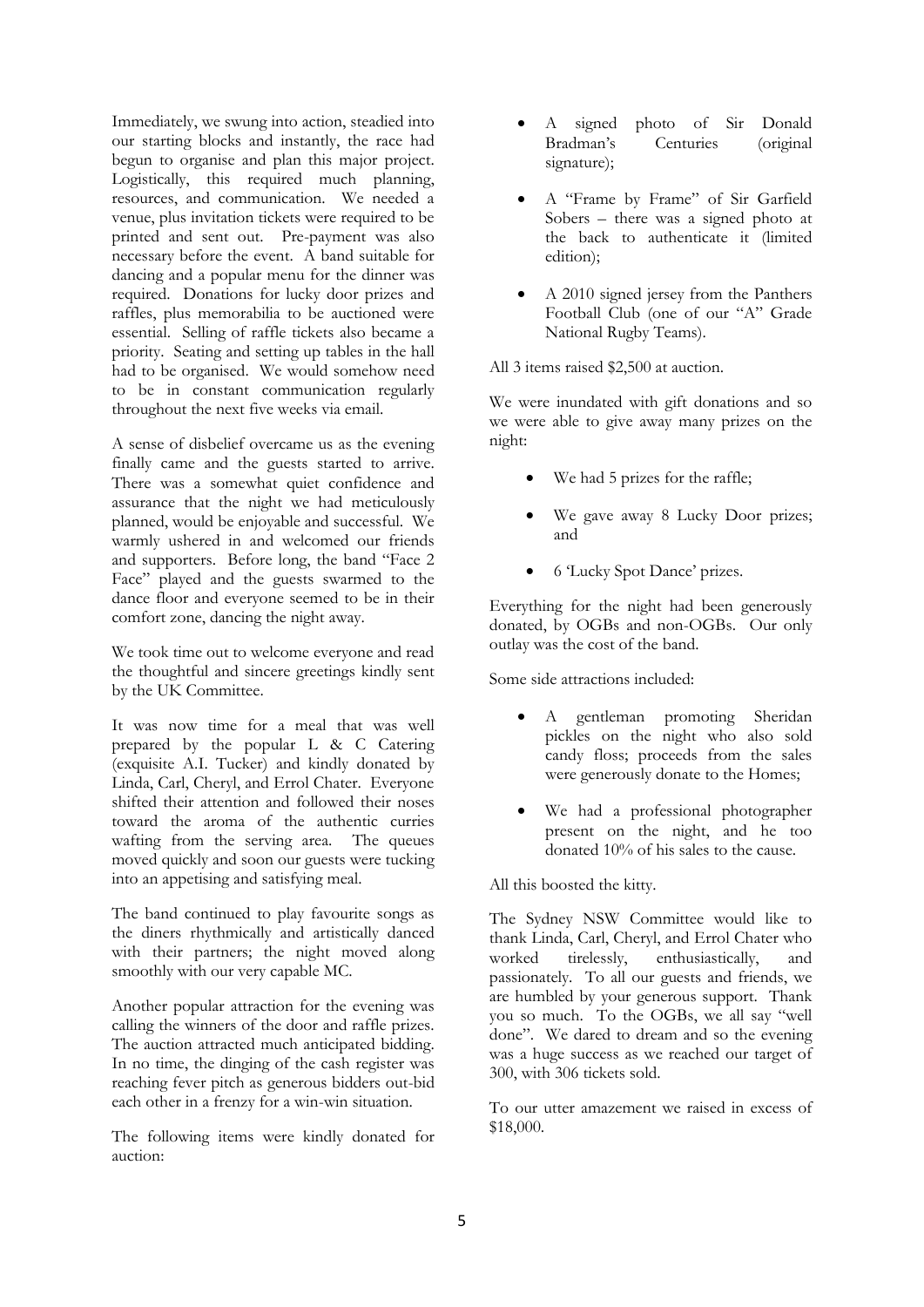In a nutshell, Alan Carey (ex-student – Assam Cottage) described the night perfectly when he said "*I was absolutely overwhelmed with the sheer success. The night was a smorgasbord laced with so many special ingredients such as dedication, love, belief, and passion. There was pride, joy, hard work, generosity, tasty food, fun, laughter, a great band and Master of Ceremonies, awesome dancing, and so much more. The ambiance was worth bottling and memory worth preserving and will be so treasured by all who*  *came. It is a great cause for the restoration and repair, and also a sincere expression of our love for our Dear Homes*."

Most of the OGBs rallied together at the end of the function to clean up and make sure everything was shipshape before we called it a night. We even took time off to take a group photo of the OGBs, sadly a couple had left by this time.



**Left to right: Back row** – Alan Carey, Samuel Macey, David Michale, Peter Macey, Gerry Perry, Praveen Mohandhar, Chris Nagle

**Centre row** – Clyde D'Cruze, Carl Chater, Errol Cooke, Errol Chater, Raymond Reade, Ujjwol (Eugene) Pradhan, Ivan Holland

**Front row** – Rochelle McDonald (Griffin), Dawn Van Steensel (Holland), Jenny Scholfield (Wise)

The Sydney NSW Committee has arranged to send the funds to India via the Victorian Committee.

We hope that our donation will in some way help towards the rebuilding work in our much loved Dr. Graham's Homes.

#### **Jean Burn's Trust**

It is a year since Aunty Jean's death, and in her memory, the Jean Burn's Trust was set up. Its intention was to raise enough money to admit Aunty Jean's bairn (Scottish for child) to the Homes for the entirety of her/his education. This was discussed with Aunty Jean before her death and she was overjoyed and humbled.

When Aunty Jean passed away, the flood of messages on Facebook and via email were a testimony to the beauty and love of a wonderful Scottish lady, strong in faith and love who dedicated her life to the children of Dr. Graham's Homes. This continued throughout the latter years of her life in Scotland. Her

Woodburn girls, former staff, Gap students and me, a Mansfield girl, continued to feel enriched by her love and advice. It seemed that it would be easy to raise enough funds to help a child throughout the years of her/his life in the Homes. Sadly this has not transpired yet. The total on JustGiving today stands at  $f2,100$ . This money is being used to continue the sponsorship of two children who are at the Homes already and were sponsored by Aunty Jean.

I had a flying visit to Oxford two weeks ago and in the last of the autumn sunshine we raided the apple and pear trees in St. John's College sports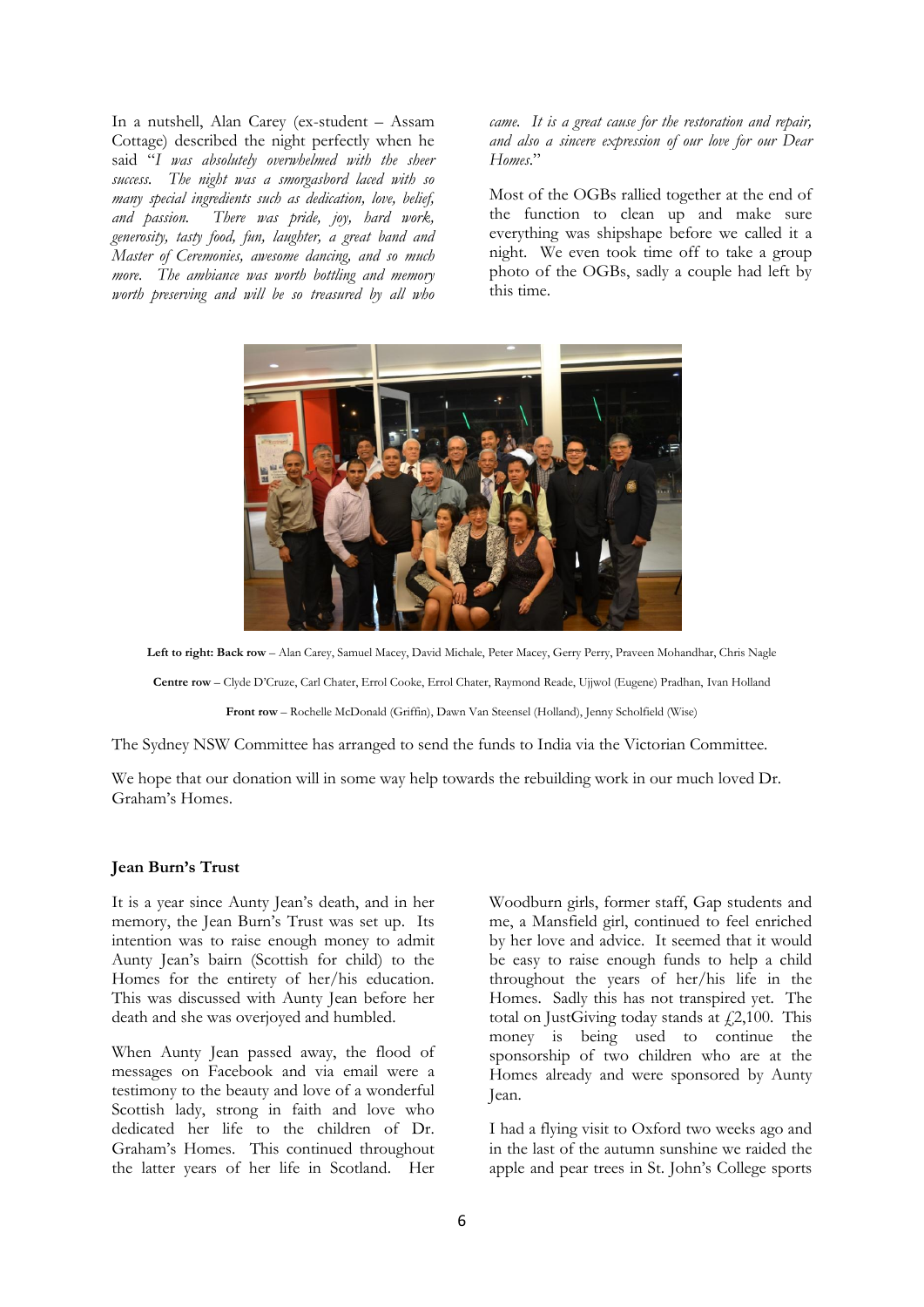ground (Sedhar made friends with the head gardener who gave her permission). Trish, who had also travelled from Scotland, helped us gather up the fruit that I shook from the branches. Poor Sedhar was hit unceremoniously by the biggest pear you ever saw as she held the ladder I was balanced on. I was then dispatched up the apple tree to pluck the gorgeous red fruit. We giggled like Homes kids again!!! Loaded with fruit we returned to the Ball family home and there the fruit was transformed into jam and chutney over the next two days. I returned to Scotland with 6 bottles to be sold at my coffee morning (to raise money for the bike run next year). It is with admiration that I report on Sedhar's culinary events to help the fund grow. The congregation at her church support her by buying lunch for  $f_5$  on one Sunday a month. Sedhar can gauge how much to cook as she organises her orders by email. On the weekend I was visiting she was up at 5am preparing fresh chicken curry, vegetable dishes and rice with mushrooms. Most of the ingredients are organic and grown in her allotment. On that day she made  $f$ 53. Every little bit helps the fund grow.

Sedhar (Lady Ball) who initiated the fund reminds everyone that it is ongoing and that the JustGiving page remains live till 2014. For those who wish to donate but feel that they cannot afford, why not donate a small amount and continue visiting the website regularly!!! I am an OGB, and Sedhar remains my dearest classmate and friend. I admire her dedication and pledge my support. Well done Sedhar and thank you to all who have contributed generously. Please, please can we help this fund grow for the child who will be needing this chance in life.

<http://www.justgiving.com/VandaBikeBengal>

### *Vanda Fraser (November 2011)*

### **Barnabus**

On Sunday, October 22, Principal Mrs Peacock talked to the congregation at the morning service (held in Jarvie Hall, post-earthquake). Her topic was the lesser known disciple of Jesus – Barnabus (Acts 4:36-38). She spoke with eloquence and passion and the congregation were silently attentive.

Her quote: "It takes more grace than one can tell to play the second fiddle well," I was touched by.

This quote so admirably describes people we know and love – gracious ladies – Elspeth Lamb, Jennifer Webster, and Marguerite Robertson – who have been content to let the men in their lives bask in the limelight.

*Florence Snell*



### **Dear Friends and Well Wishers**

This is CTR's 14th year and I thought it would be useful to summarise our achievements.

In the USA we are a 'Not for Profit' and in the process of obtaining a similar registration in Australia. Our two main thrusts are:

- Providing monthly pensions to indigent seniors (over 350 in Kolkata, Chennai, Bangalore, KGF and Vijayawada)
- Education of needy children (over 220 in Kolkata, Chennai, Hyderabad and Vijayawada).

We will consider helping any Anglo-Indians in any part of India – that is our registered purpose. We are managed and run by volunteers – coordinators in Perth, Sydney, Melbourne, London, Toronto, Santa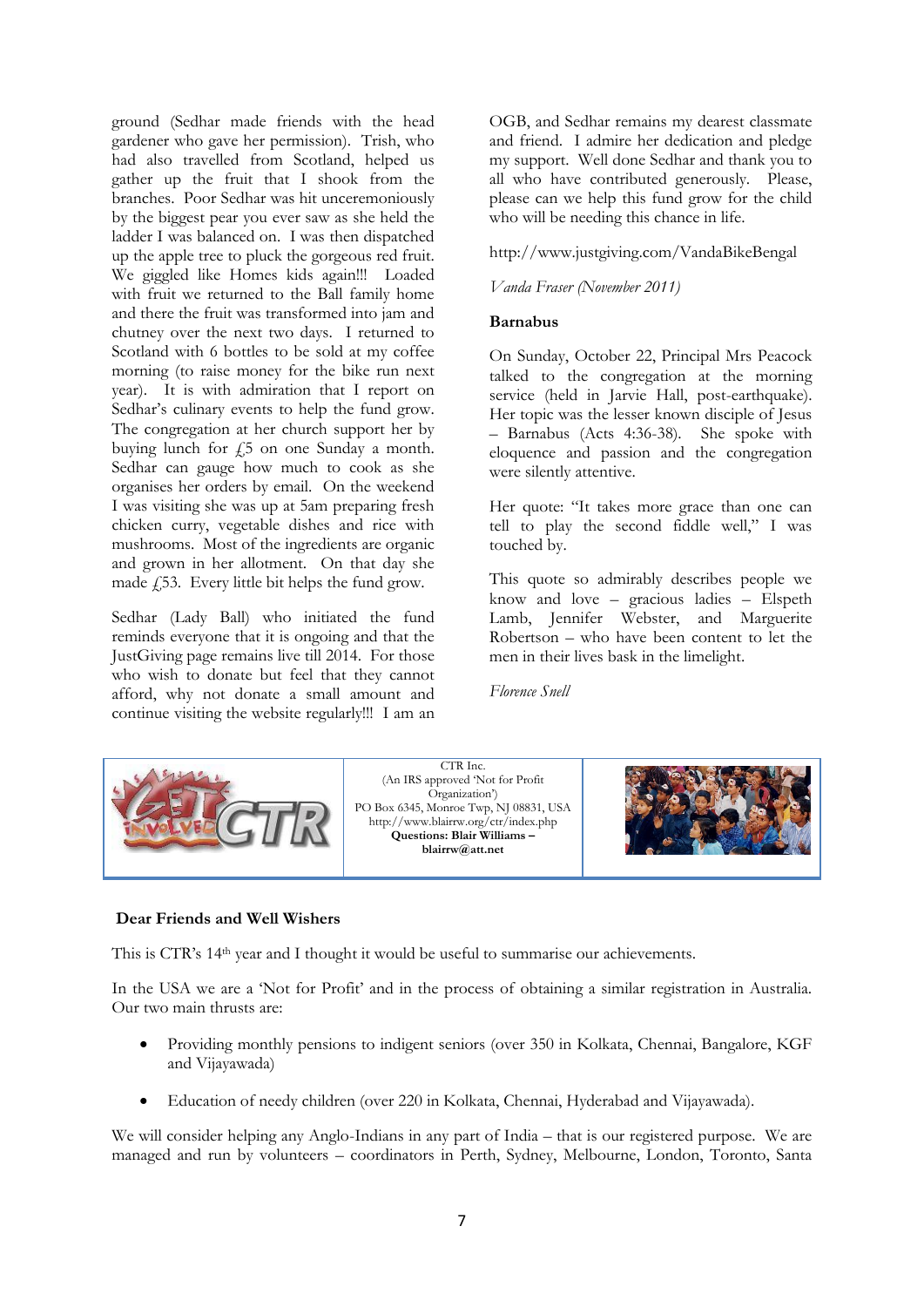Clara and Monroe Township (NJ) and projects in India are run by volunteers in the cities mentioned above.

Here are **some things we do not do**:

- Pay any volunteers either in India or abroad, neither in cash or kind
- Seldom pay to advertise CTR or its activities, relying on persons and organisations to publicise our works
- Pay any staff anywhere.

This adds up to our administrative costs being less than  $1/10$  of  $1\%$ , so that your donation goes directly to helping others.

### We have **two major concerns**:

- 1. The organisations we help in India are not self-supporting (over 80% of their funding comes from CTR)
- 2. As our generation moves into their sixties and beyond, we will not be able to continue to raise funds for India

Put together, we are concerned that when we pass on there will be little support for the less fortunate Anglo-Indian in India! Do send us your thoughts on how we can tackle this problem.



#### **Some personal news:**

Ellen and I will celebrate our  $50<sup>th</sup>$  anniversary (yes golden) in December. Realising this has been surreal, as we cannot perceive the reality of being together for so long! But, be that as it may, we both feel we would not have lived our lives any other way. Check out our party on the website and if you can make it, do come.



#### **Some exciting news:**

Calcutta University has agreed to set up a separate section in their library for housing and administering an Anglo-Indian book (media) collection. This will ensure that some of the legacy of our community will be preserved for posterity. I am in the process of cataloguing all my books and articles (about 150) to send to Kolkata. In addition to the heritage, my main motivation for doing this is once I pass on, my books will be junked (this is not of any lack of love, just the reality of generational values). If you have rare books on Anglo-Indians and would like to donate them, please **send** me their name, author, publisher and year of publication, to help me decide which to send to Kolkata. The books will be transported to India at no expense to you. Thanks.

As we age, we need to focus on what is important, and helping the less fortunate brethren should perhaps be a priority. Most of us have been quite fortunate and need to recognise that 'there but for the grace of God go I.'

We hope you and your families are healthy and happy and continue to be so. Ellen and I wish you a joyful Christmas and the very best for 2012.

Love and God Bless

### *Blair* Ellen

Blair and Ellen Williams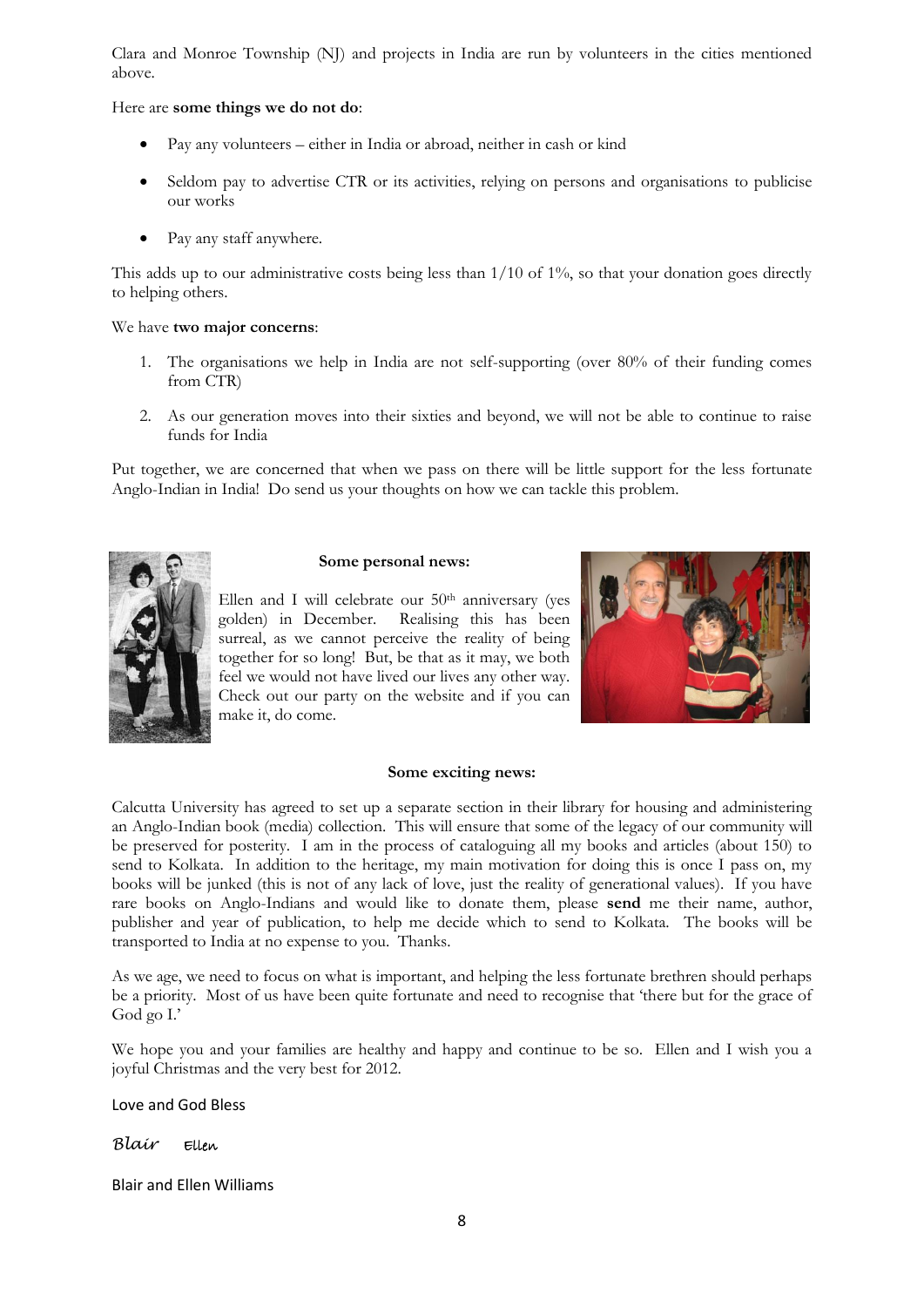# **Choir Concerts**

The programme for the School Choir Concerts in Kolkata are follows:

| Friday 9th December 2011              | Gospel Music | St. Paul's Cathedral at 6.30pm                     |
|---------------------------------------|--------------|----------------------------------------------------|
| Saturday 10th December 2011           | Pop Concert  | Atmodaya Hall, La Martiniere for<br>Boys at 6.30pm |
| Sunday 11 <sup>th</sup> December 2011 | Pop Concert  | Tollygunge Club at 8pm                             |

## **Obituaries**

## Eddie Lamb



# Tributes

My father, a very special man, was born in Bhubrighat in India in 1917. His mother was Indian and his father a British soldier. He and his younger brother George were sent to Dr. Graham's Homes at the ages of 3 and 2 years' respectively. This explains dad's lifelong commitment to Dr. Graham and to the Homes, having been nurtured by them into adulthood.

Dad left school at the age of 19 with distinctions in no less than five subjects – the only scholar to have achieved this in 1936.

During the war dad, along with a number of other Anglo-Indians (approximately 100) served firstly in the Royal Navy, then in the Merchant Navy, and was proud to remember King George coming personally to thank them in Liverpool for their contribution to the war effort. Dad also saw action when he took part in Operation 'Torchlight' which was Eisenhower's very first command.

Eddie had the courage of his own convictions, and he helped many deserving causes throughout his life. He contributed to every fund over the years as a result of his childhood experiences, despite his own low resources. He showed many acts of kindness, including the sponsorship of many children. He even helped finance a home for a family he had heard about who were having to deal with serious failing health. The family now has a safe and secure home in Kalimpong.

Eddie was a very modest, Christian gentleman, so strong and yet so gentle. He was highly intelligent and respected by many. His skills in writing and communication, coupled with his phenomenal memory, made him truly outstanding to many people around the world.

He had a multitude of hobbies, many of which were centred in the home. He loved his garden and put its produce to good use with his adventurous cooking which he enjoyed to the very end. He had a prolific grapevine from which he made delicious wines, much appreciated by all the OGBs who visited our home! Dad was a wonderful father and family man. I feel so privileged to have been his daughter. Thank you, my Daddy Lamb.

# *Sandra Lamb, Proud daughter of Eddie*

My father Eddie Lamb left India at 22 to serve in the British Navy in World War II – a conflict that had nothing to do with India. On his return he was in the middle of the Indian independence of 1947. He graphically described the carnage in Delhi.

He is credited with having founded this UK Committee in 1971, when I was 3. I didn't understand what was happening in my infant years, but I knew that all my parents' dialogue was about this strange place in a distant land. Our home was a constant chatter with OGBs via phone or visit. On many occasions dad invited several OGBs to dinner. By the age of 5, I was assigned the job of newsletter postal clerk – sealing and stamping hundreds of them; but I couldn't reach the slot in the post box. Dad used to take me to visit OGBs and to reunions, where he was in his social element, with a stick of magnesium flash cubes on his camera. I vividly remember him screening 'The Lollipop Tree' movie on a clunky 2-reel projector. I got strange looks when I started school, referring to a dish as 'dhekchee' and a shed as 'bustee'.

I actually got to visit Kalimpong in 1976, where I spent my 8th birthday. This gave full sensory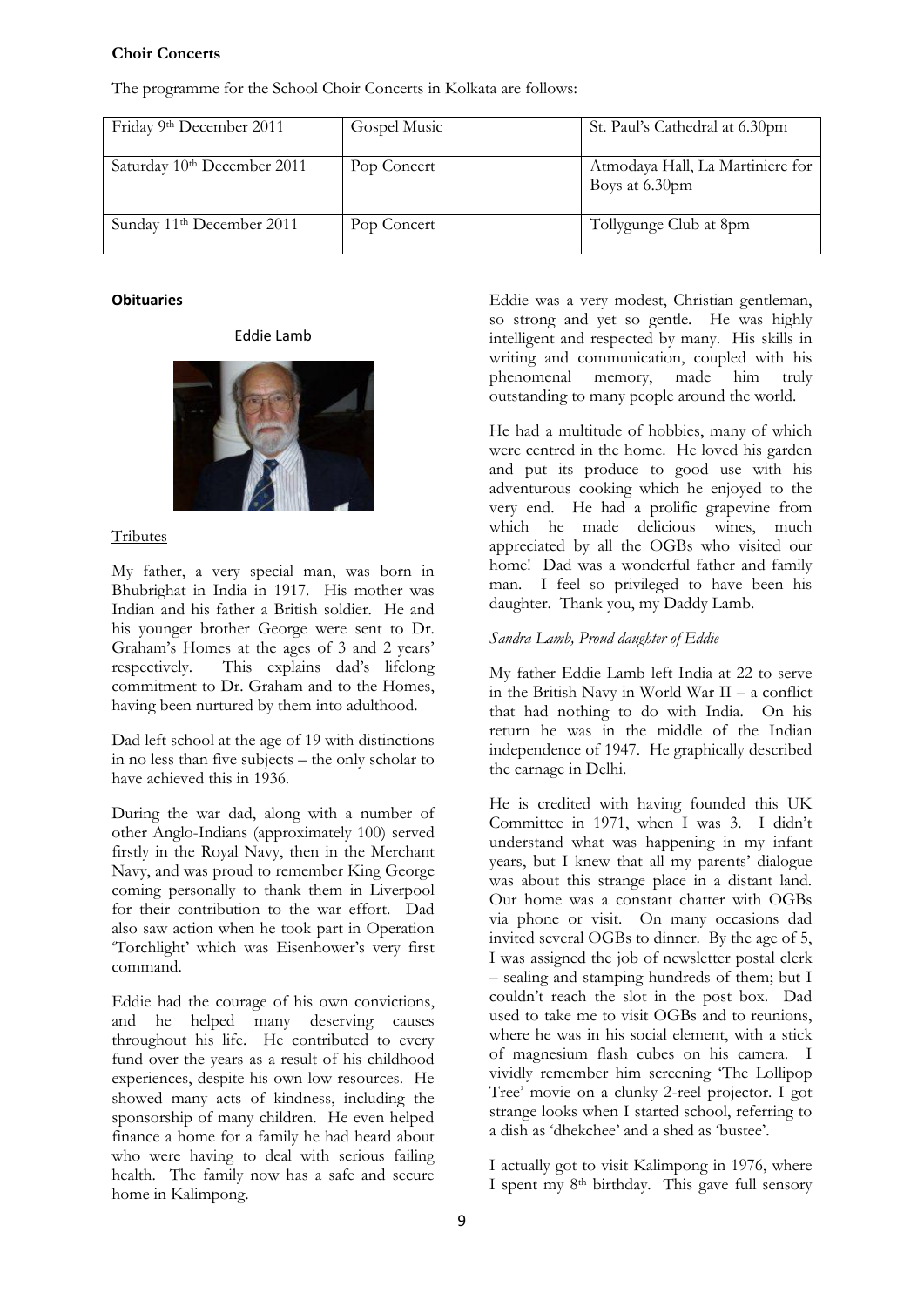substance to my imaginary childhood images from dad's incessant chatter. I saw the swimming gala, ate buns and jilaebis and went to the Rilli. This would be the first and the last time I would see Kalimpong for another three and a half decades.

I always wanted to spend time in India for my own personal growth, but the timing of my visit was influenced. In recent years I saw dad's health diminishing, so I made a timely decision to let an old man see his childhood home once more through my eyes and soul and the click of a digital camera. In 2010 I resigned from a good job in a bad recession and spent 3 months in Kalimpong. The dense forest with bears and leopards he mentioned many times is now just an ancient archive in black and white photos, as are the bare-foot children punished by the cane. But the same temporary grade cottages are still perched a mile high, plus the same cast-iron cots in Lucia King nursery that he slept in in the early 1920s.

Aside from Cal he worked at British Rail, often pulling 13-hour shifts and weekend work. The garden was his retreat, where he grew a variety of king-size fruit and veg. Our food waste went to make his jet-black organic compost. Our cat always joined him outside to do mouse patrol duty. He made excellent beer and wine from black grape, elder flower, dandelion, barley and rosehip. Also hundreds of jars of lemon and mango kasaundi pickle, which went like hot cakes at the Cal sales. He was a great minimalist, wearing clothes until they fell off.

In middle age I now cringe when I notice such a quirk that I've inherited as I say "God, I'm like that!" But then I remember that dad did everything for a logical reason – then I feel ok again.

# *Richard Lamb*

Gracious, gentle and quietly and kindly spoken, conscientious and very generous – that was Eddie...simply, he was a gentleman. These qualities were shown to his family and to his friends and to his beloved "Daddy Graham's Homes" – perhaps especially to the Homes.

Eddie was the perfect OGB – an example for all to follow. He never tired of reminiscing about the very early years of Dr. Graham's Homes, and was a mine of information about staff and pupils and life in school and cottage in the very early 1900s.

Eddie never lost his great love for the Homes and this love expressed itself in constant generous financial giving to the Homes in order that others might be given the nurturing and education that he had known and the chance of a good beginning in life.

We give thanks to God for Eddie's life – as a husband, father and OGB, and for his generous heart and loving spirit. Let us follow his example.

He was indeed an "OGB extraordinary."

*Rev John G Webster*

Deep condolences to all the family on the passing of a great man and OGB, and fine representative of Daddy Graham's vision in the world was fulfilled.

## *Arifin Graham*

## Eulogy by Mickey Lamb

As I started to think about what I would like to say today, I began by writing down a list of words that sprung into my head when I thought about my father, words that summed him up in my eyes and those of people who knew him well. Here are a few of them:

POSITIVE ENTHUSIASTIC SUPPORTIVE HUMBLE KIND GENTLE ENERGETIC GENTLEMENLY RESPONSIBLE<br>ELOQUENT GIVING APPRECIATIVE GIVING APPRECIATIVE ACCEPTING UNDERSTANDING NON-JUDGEMENTAL

Let me give you a few examples of what some of these words looked like in his life.

He was always POSITIVE.

He always 'enjoyed' funerals; he saw them as an opportunity to meet up with old friends and to appreciate the life of the person who had passed on. It was his wish that today be a happy occasion, a meeting of friends.

# He was APPRECIATIVE.

As many of you know, dad (and mum) were given their start in life by Dr. Graham's Homes, originally a missionary orphanage in India. Dad went there at the age of 3 and it was his home; the teachers, the house parents and the children were his family. His appreciation of the start in life given to him by the home, his loyalty to it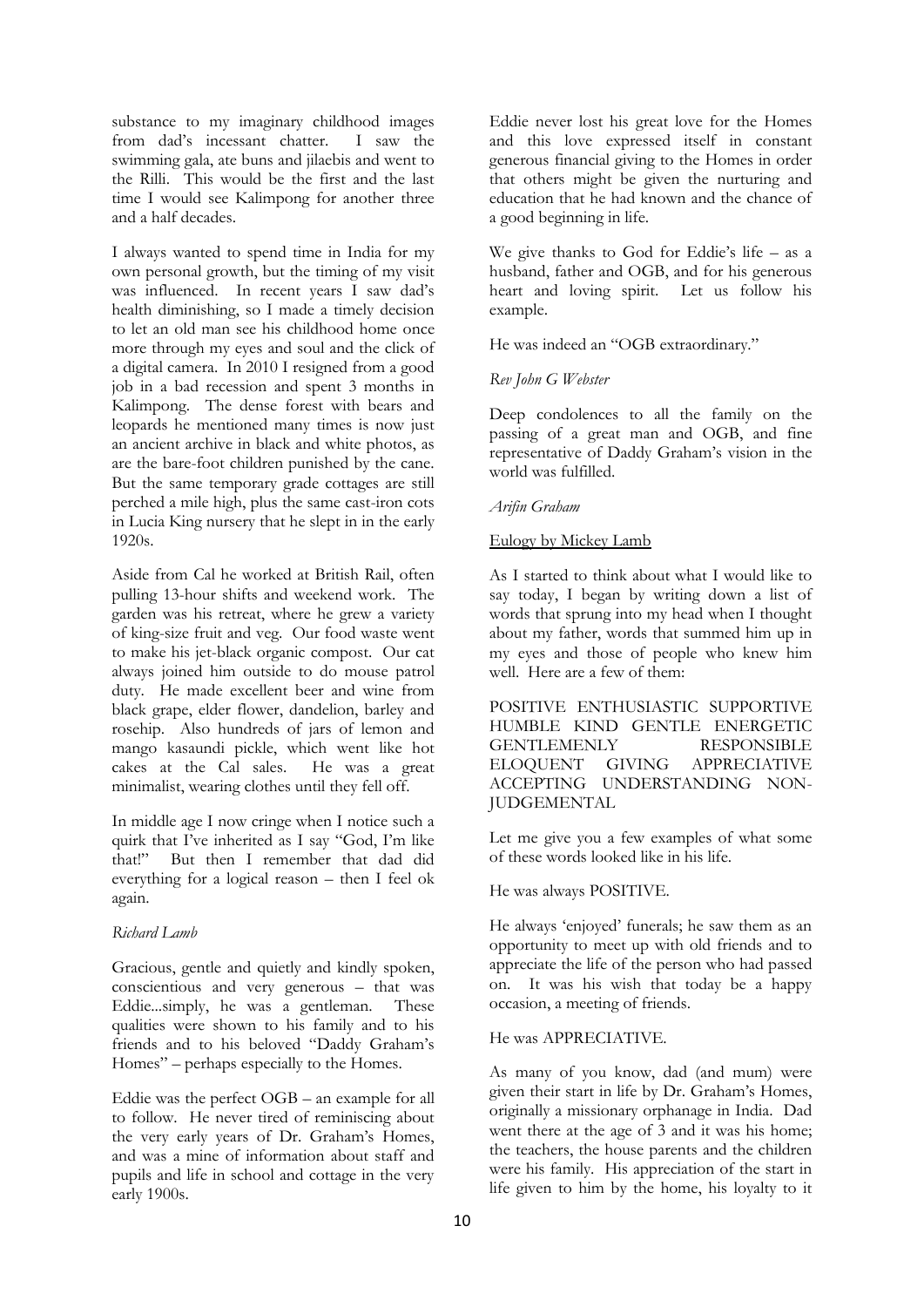and support and love for it NEVER ONCE waned. In fact he was instrumental, amongst other things, in the development and maintenance of the close worldwide network of former pupils of the school that exists today.

Throughout his life, whenever dad heard of the passing of one of the OGBs, he would make every effort to attend the funeral, even I remember travelling as far as Scotland and straight back again on the train, just so the Homes were represented.

### I mentioned GIVING.

For the last few decades, dad, in addition to any other generous donations he may have given, helped sponsor not just one but TWO needy children through the school to the tune of  $f$ ,500 a year...and this while living on his state pension.

Eddie developed no enemies that I know of in 94 years on this planet, indeed, I barely recall him saying a critical word about anyone (apart from Margaret Thatcher!) The reason for this, and for me perhaps the words that most capture the essence of my father, are ACCEPTANCE, FORGIVENESS and NON-JUDGEMENTALISM. His favourite phrases seemed to be "never mind" and "it doesn't matter", and with these phrases he demonstrated an insight that many of us never fully achieve: he understood that most of the things that we human beings allow to develop into irritation, disagreement and conflict really aren't worth fighting over. Better we strive for empathy, forgiveness and acceptance, and that we see our differences as something positive, interesting and enriching.

Were the whole world populated with human beings like my father, there would be no selfishness and conflict, just understanding and harmony.

The Lamb family would like to say a BIG THANK YOU to all who kindly sent sympathy cards and good wishes. Also cheques for the ANDREW BENNETT BURSARY APPEAL and our grateful thanks for those who were able to attend the service in the church and the celebration of Eddie's life held in Wingfield Court.

We feel Eddie was looking on and would have been proud of the way things went so well.

With our heartfelt thanks to those who sent greetings and phone calls which we are still receiving.

As somebody mentioned, Eddie was regarded as a dedicated stalwart by many OGBs as regards Dr. Graham's Homes and took a keen interest in anything to do with the school. It was his whole life apart from his love for his family.

We all miss him very much indeed.

# *Elspeth Lamb*

Among the mourners at Eddie's funeral, held at Lodge Hill Cemetery, Selly Oak, Birmingham, on Thursday, 13th October, were his family: Elspeth, Mickey and Jane, Sandy and Richard, along with (listed alphabetically by Christian name) Alec Murray, Bobbie D'Costa, Cynthia Monro, Daphne Watts, Dave Edmunds, Don Edwards, Errol Berger, Florence Snell, Jeff D'Costa, Jess D'Costa, Jim Simpson, June D'Costa, Margaretta Purtill, Pat Simpson, Rosa Foo, Rosemarie Baker, Sedhar Ball, and Vince Purtill.

A friendly wake and generous spread took place in the lounge at Lingfield Court, Harborne, where Eddie and Elspeth have lived for the past few years.

*Florence Snell*

### **Donald Todd**

Donald's life began far from Scotland in Bengal, India. When he was around 8 years old, he was found in the Indong Tea estate and like many other children of Anglo-Indian parentage he was sent to Dr. Graham's Homes in Kalimpong. Donald lived and was educated there until he was 17. During that time he was sponsored by Robin and Vera Inglis who would send money to India for his board and education.

Donald began his long journey to Scotland on 3rd October 1952. The Ingles became his guardians and Donald became part of their family. Just after he arrived in Scotland he started work in Gal and Ingles on 27<sup>th</sup> October 1952. Apart from 2 years National Service between 1955 and 1957, Donald worked there until he was paid off in 1977.

Donald met Helen dancing at the Palais and they were married in 1960. They had 4 children: Lorraine, Caroline, Valerie and Donald. Donald was delighted as his family grew and he became